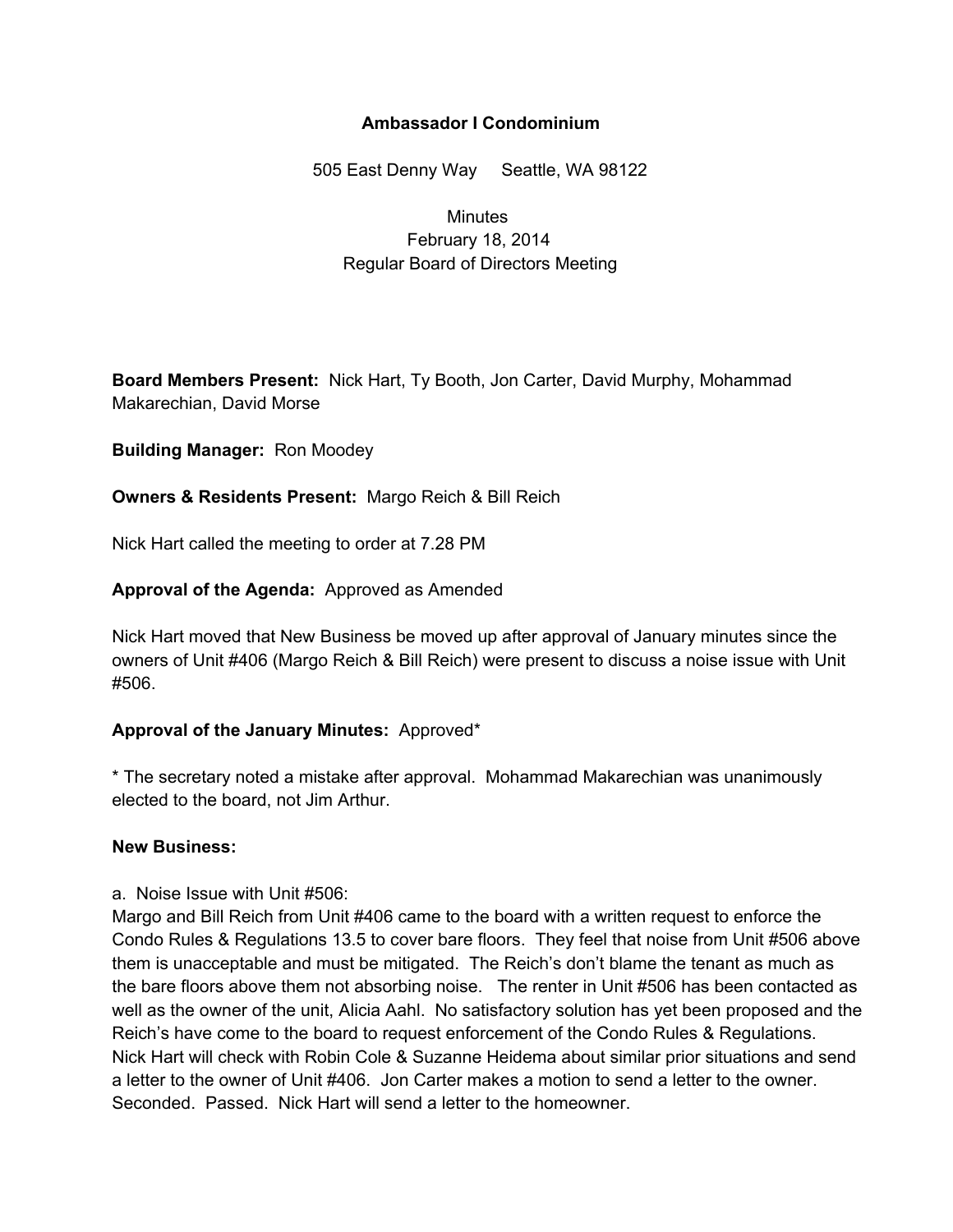b. Taxes on Ambassador II garage:

Situation has been resolved. Board to follow up next month to verify situation corrected.

c. Roof leak in Units #601 & #602.

A vent cover on the roof was discovered to have been moved and two units, #601 and #602 were to be checked for possible water leakage. Gary Gilligan, the handyman, was sent to inspect. No access to Unit #601 - tenant reports no leakage issues. A seam was noted to be raised in the ceiling of Unit #602 but no apparent problem. A motion was made by Jon Carter to confirm that there truly is a leak problem. Ty Booth seconded. Passed.

# **Committee Reports:**

No reports to the board this meeting. Nick Hart to follow up with committee people.

- a. Landscape: David Murphy, chair
- b. Webpage: Rob Green, chair
- c. Reserve: Nick Hart, chair
- d. Rules: Tim Tro, chair
- e. Design: Mackie Suzuki, chair

# **Building Manager Report:** Ron Moodey. Postponed.

Ron Moodey was unable to make the meeting before it adjourned. Nick Hart remained afterward to speak with the building manager. Issues: new graffit in alley, existing graffiti (on the brick of the commercial unit, Summit Ave, by the Denny/Summit corner of the building), several lights in the fire escape stairwell are burned out, top right dryer in laundry room broken.

**Financial Report:** Suzanne Heidema. Postponed.

Suzanne Heidema was away for the meeting but provided financial statements. Revenue was over budget. Expenses were over budget due to elevator vandalism. Questions were raised about the vandalism costs and approval process of expenses. Nick Hart to check on the status of fire alarm & elevator maintenance.

#### **Old Business:**

a. Unit #108 bankruptcy.:

Unit appears to have sold. Six months of back dues were owed to the association.

#### b. Windows and next steps:

Brandon Hamilton has contacted Nick Hart. There are several bid options to review. Cost of \$15,600 to manage the process of window replacement in our historic building. Nick Hart shall